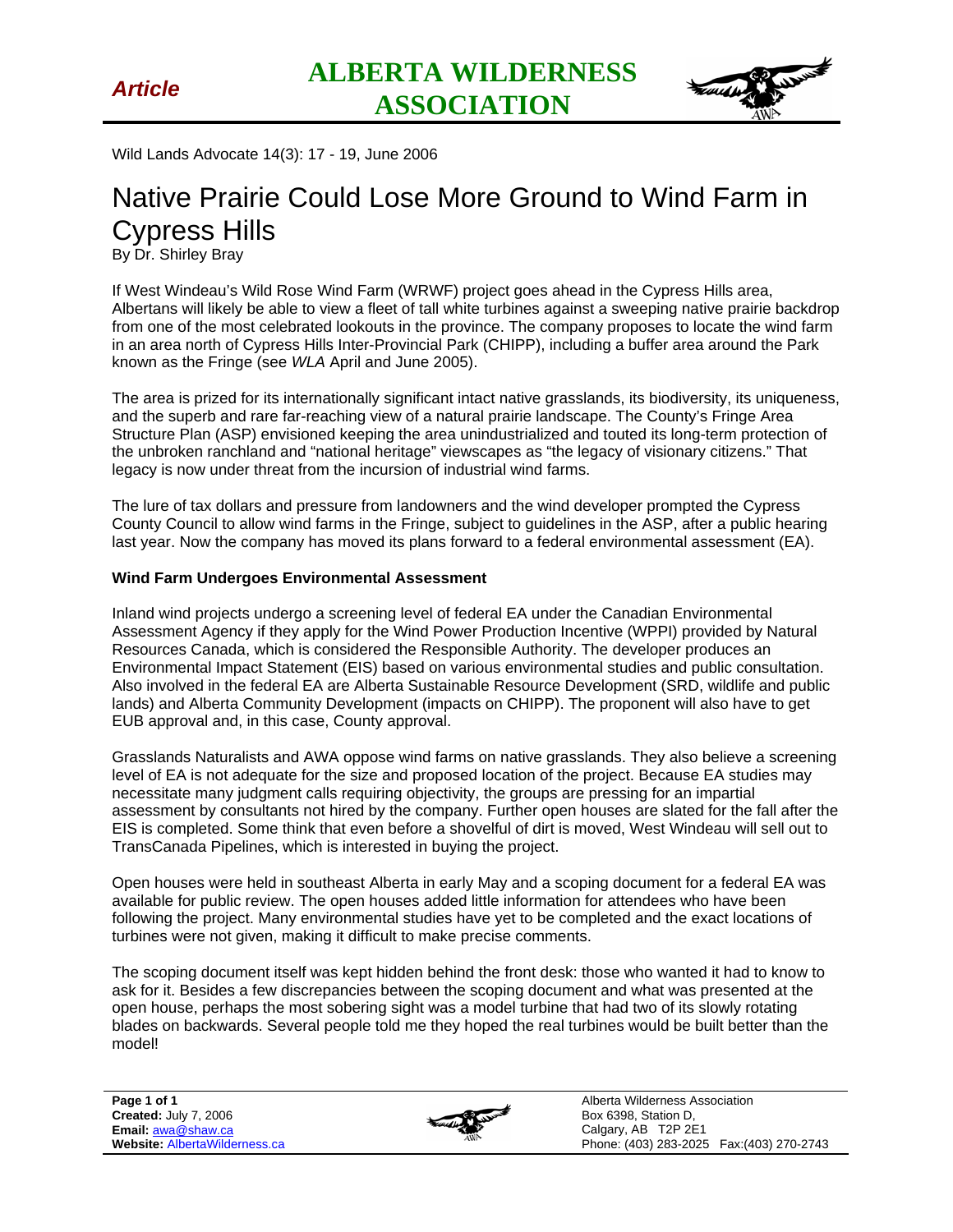

*Article* **ALBERTA WILDERNESS ASSOCIATION** 



West Windeau's original project encompassed a rectangular area north of CHIPP to Highway 515 and between Highway 41 on the west side to Graburn Road on the east. Now the project area has been moved 4 km northwards, eliminating most of the East-West Ranch next to the Park, but still including a significant amount of the Fringe. Although the ranch was aiming to have turbines on their property, the Nature Conservancy made it clear to all involved that the conservation easements, which cover most of the deeded land in the Fringe, do not allow turbines; violation of those agreements could lead to court. A company consultant said there were heated discussions over whether or not to challenge the ranch's easement. It is still not clear if the province would approve of turbines on the public lands where the ranch holds grazing leases, although this would likely violate SRD's new guidelines.

Although West Windeau owner David Boileau had earlier claimed that the winds next to the Park were the best and did not rule out proposing turbines in the Park, he is now saying that the winds on the East-West Ranch are not good enough. However, company president Claude Mindorff admits that conservation easements and public lands are problematic.

The company is currently proposing turbines for deeded lands that they claim are all cultivated. Yet we have also heard that two-thirds of the turbines will be in the Fringe, which is largely uncultivated. The scoping document says that "additional adjacent lands may be acquired to provide wind farm optimization opportunities." It is uncertain what the real scope of this project will be and what it means for our grasslands.

The entire proposed 200 MW project consists of 70 turbines over an area of about 3,000 ha. Turbines, including blades, rise 150 m, almost the height of the Calgary Tower. Turbine foundations require clearing a circular 30 m diameter area to a depth of about 4.6 m and pouring nearly 300 m<sup>3</sup> of concrete. The disposal of the 21,000 m<sup>3</sup> of excavated material is of concern; much of it will not be topsoil that could be placed on cultivated land.

While the footprint of each turbine is considered small, each turbine requires a good quality access road to withstand the heavy traffic required to bring in construction equipment and the turbine parts, and a link to the power grid: in this case, an underground electrical collector system, requiring trenches, which will connect to a central transformer substation. The transformer will require a new transmission line to connect to the main power grid. The transmission line is the responsibility of AltaLink and the route has yet to be established.

## **Siting is Critical**

"Appropriate site selection is a key factor in preventing potential significant negative impacts on wildlife," says SRD's siting guidelines. However, a recent comprehensive literature review and interviews with experts by the U.S. Government Accountability Office (GAO) found that significant gaps exist in our knowledge about the true impacts to wildlife from wind power, particularly potential cumulative impacts on populations with continued expansion of wind facilities.

The GAO found the following:

- Impacts on birds and other wildlife vary by region and species.
- Studies conducted at one location can rarely be used to extrapolate potential impacts or mitigation effectiveness at other locations because of differences in site-specific conditions, such as topography, the types and densities of species present, and the type of wind turbines installed.
- There are relatively few comprehensive studies testing the effectiveness of mitigation strategies, and some strategies that once looked promising are now proving ineffective.
- Data are available regarding the migration routes and habitat needs of only about one-third of the more than 800 bird species that live in or pass through the United States each year. Many bird

**Page 1 of 1 Created:** July 7, 2006 **Email:** awa@shaw.ca **Website:** AlbertaWilderness.ca



Alberta Wilderness Association Box 6398, Station D, Calgary, AB T2P 2E1 Phone: (403) 283-2025 Fax:(403) 270-2743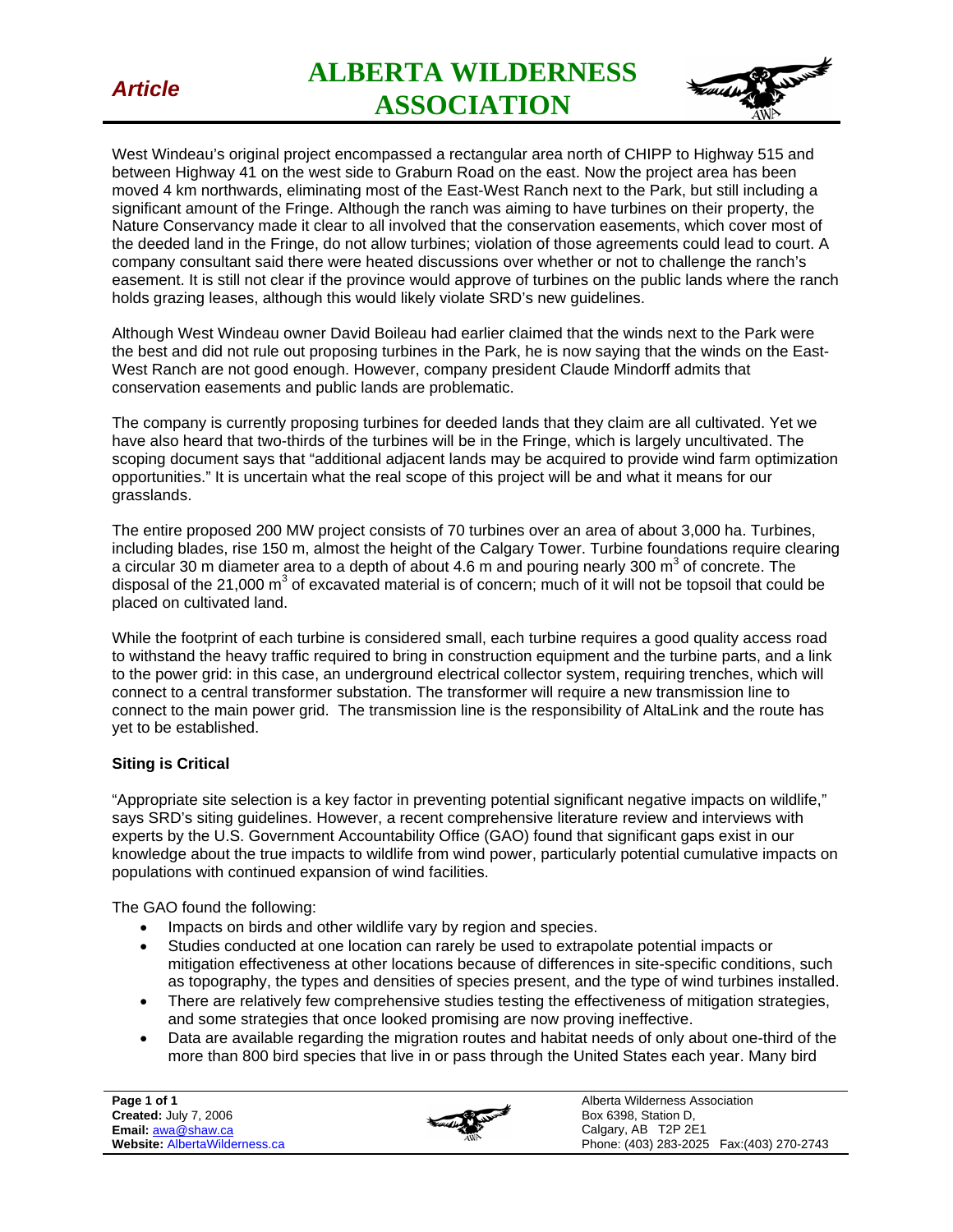

*Article* **ALBERTA WILDERNESS ASSOCIATION** 



populations are in decline in general, and additional losses due to wind power may exacerbate this trend.

• Very little is known about the pathways and behaviour of migratory bats.

The Canadian Wildlife Service (CWS) recommends a precautionary approach to assess impacts of wind energy facilities on bird populations. However, this "precautionary" approach seems to involve using current knowledge to build more wind farms that can then be studied to determine further impacts. We don't need more research to know that turbines and their access roads will fragment and damage native grasslands, seriously impacting wildlife habitat and opening these lands to the inevitable plague of invasive species.

Cumulative impact specialist Brad Stelfox says established roadless areas are critical to saving what natural habitat remains for wildlife. In the buffer around the Cypress Hills, disturbing native grasslands and then attempting to mitigate impacts is not an acceptable alternative.

There is general agreement among siting guidelines that sensitive habitats should be avoided. However, the words "if possible" usually follow, suggesting that we have no choice in placing wind farms in particular areas. But we always have a choice, even if that choice is to not build the project. Wind developers are expected to comply with SRD Fish and Wildlife Division's *Wildlife Guidelines for Alberta Wind Energy Projects* and the CWS's *Wind Turbines and Birds*. Both documents are updated as new information comes out.

According to SRD's guidelines, "native grasslands and other important natural habitats (both private and public land), including Environmentally Sensitive Areas, should be avoided wherever possible." CWS recommends avoiding wind developments in or near areas designated for wildlife protection, regionally significant contiguous habitat types, and areas of critical habitat for species at risk. Priority for siting should be given to suitable human-altered landscapes such as industrial or agricultural areas. Such guidelines clearly eliminate native grasslands north of CHIPP.

The Kansas Renewable Energy Working Group promotes avoiding damage to unfragmented landscapes and high quality prairie remnants and recommends having an undeveloped buffer adjacent to intact prairies. The Kansas Department of Wildlife and Parks also recommends siting wind facilities on previously altered landscapes and away from extensive areas of intact native prairie, important wildlife migration corridors, and migration staging areas. In Washington State, a wind developer is expected to acquire land and protect it through a conservation easement to mitigate any habitat loss, encouraging projects in more fragmented landscapes.

Most research suggests that direct bird mortality from turbines, conservatively estimated at less than 40,000 per year in the U.S. at present, is not nearly as significant as that from other causes, numbering in the millions. There appears to be more risk to bats and to night-migrating birds from tall turbines sited high on ridges.

Of more concern is a growing body of research showing that wind facilities (including human disturbance, turbine noise, and physical movements of turbines) can cause avoidance of habitat or disturbance to breeding and wintering grassland birds. The U.S. Fish and Wildlife Service recommends a 8-km setback for prairie grouse leks (greater sage grouse, sharp-tailed grouse). SRD recommends not developing in habitats of high importance to these species, but also suggests setbacks of at least 500 m for sharp-tailed grouse leks and various raptor nests.

Certain grassland bird species are known to avoid other human activities and structures such as well sites, buildings, transmission lines, pivot irrigation systems, and roads. Avoidance distances vary from less than 100 m to over 1,300 m. It is possible that an entire wind farm area may be negatively affected

**Page 1 of 1 Created:** July 7, 2006 **Email:** awa@shaw.ca **Website:** AlbertaWilderness.ca



Alberta Wilderness Association Box 6398, Station D, Calgary, AB T2P 2E1 Phone: (403) 283-2025 Fax:(403) 270-2743